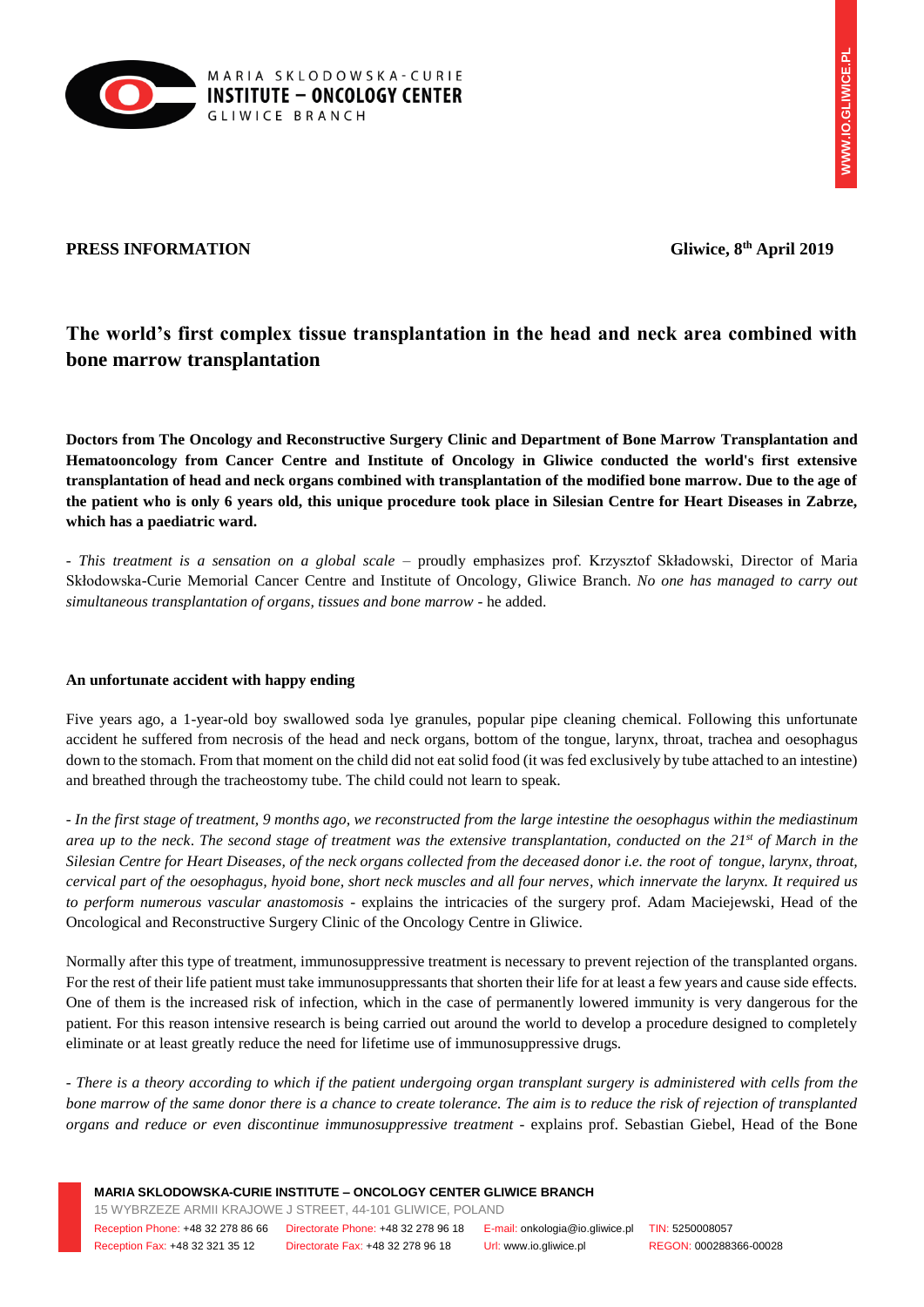

Marrow Transplantation and Hematooncology Department and Deputy Director of Clinical Matters in Oncology Centre in Gliwice.

### **An innovative procedure for bone marrow transplantation**

The evidence that this is possible comes first of all from experiments carried out on animals. Globally there have already been attempts at human trials, but they concerned kidney transplants from living donors.

As underlined by prof. Sebastian Giebel, the biggest problem is that the bone marrow cells taken from the donor may be rejected by the patient's body. To prevent this a preparatory treatment aimed at reducing the recipient's immunity was used. However, it is only possible for scheduled procedures from living donors. In case of transplantation from the deceased donor, which cannot be predicted, the use of such treatment is impossible. And this was the situation of hematoonologists from the Oncology Centre.

They had to develop their own innovative procedure for bone marrow cell transplantation.

*- According to the procedure we have developed bone marrow cells are administered to the patient only after 10 days of organ transplantation. At this time the recipient routinely uses a very intense immunosuppressive treatment that paralyzes their immune system. Therefore, we transplant bone marrow cells when the risk of their rejection is the smallest* - explains prof. Sebastian Giebel.

For such a transplant to be safe the harvested bone marrow requires a special preparation. Of all bone marrow cells only stem cells must be isolated. The immune cells present in the marrow could attack the recipient's organism. -*The stem cells are very sensitive and in order to survive 10 days they had to be cryopreserved (frozen in liquid nitrogen)* - says prof. Sebastian Giebel.

The organs and marrow were collected from the donor in the Silesian Centre for Heart Diseases in Zabrze. The bone marrow itself was modified and stored in the Oncology Centre in Gliwice.

#### **Rehabilitation after the surgery will take several months**

*- The purpose of this complex procedure is to create conditions for the patient to function normally, that is proper breathing, eating and speech learning. Currently the boy has circulatory and respiratory capacity. He is in the process of rehabilitation, which is to restore the functionality of the respiratory and alimentary tracts. We have to wait 6-9 months for the final results of our treatment -* says prof. Adam Maciejewski.

The uniqueness and novelty of this treatment, as emphasized by the specialists involved (doctors, scrub nurses, anaesthesiologists), is mainly based on the fact that no one in the world has conducted a simultaneous complex tissue transplantation combined with extracting the marrow and administering it to the patient in order to eliminate or reduce lifelong immunosuppression. At the same time it was the second organ transplant surgery in the world carried out on a child.

*- I hope that the surgery will initiate a new way of treatment that will eliminate the need for lifelong immunosuppression in this type of allogenic transplants* - summarizes prof. Adam Maciejewski.

Doctors from Gliwice emphasize, however, that attempts to reduce immunosuppressive therapy will be made only after one year and the effectiveness of the modified marrow transplantation can be assessed no sooner than after 2 years.

15 WYBRZEZE ARMII KRAJOWE J STREET, 44-101 GLIWICE, POLAND